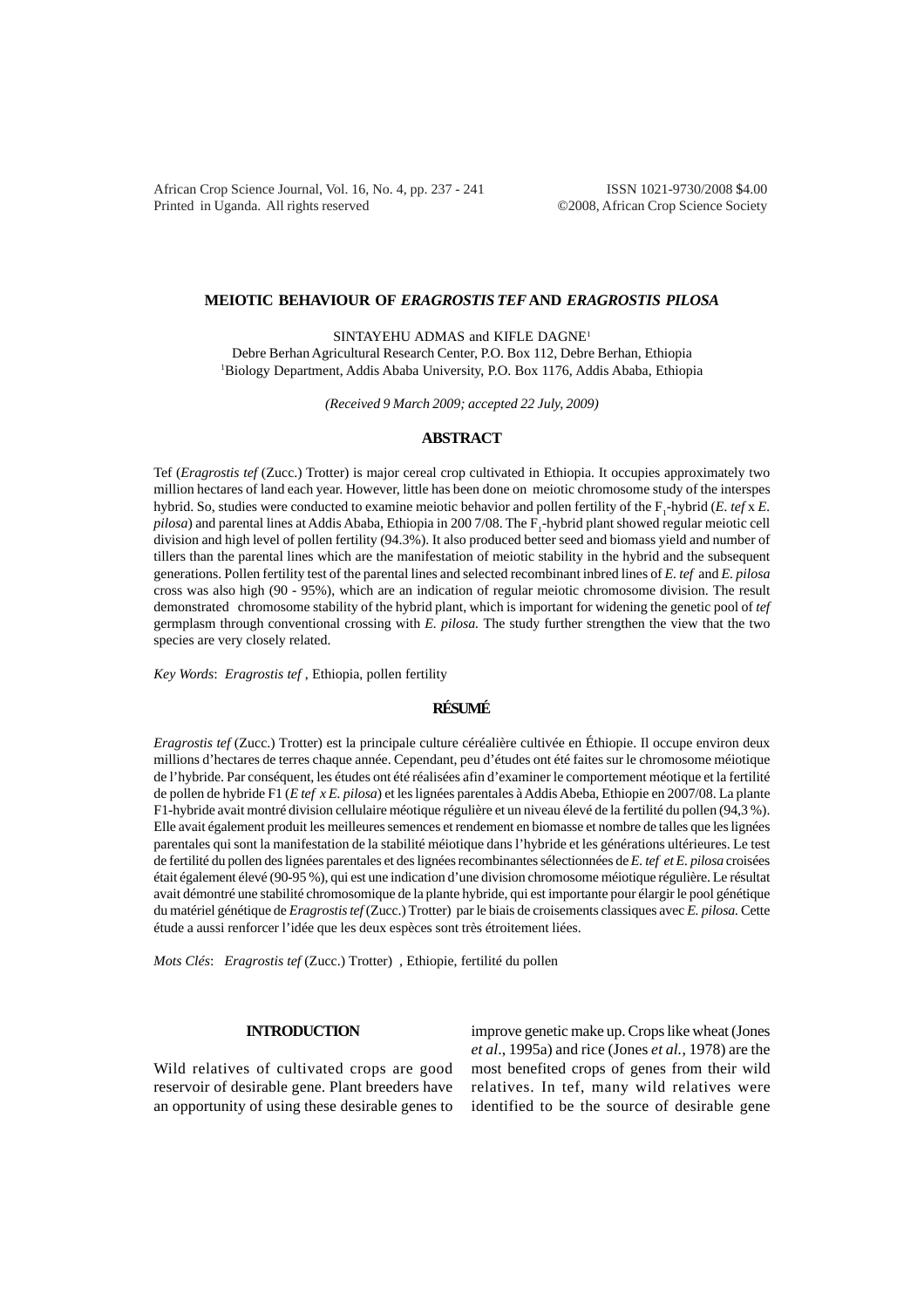(Jones *et al*., 1978b), but their applications are very limited. The reason is that difficulty in crossabihity and tiny chromosome size for detailed cytological studies.

The use of many wild species is limited by their poor crossability and high degree of F sterility in interspecific hybrids (Allard, 1960). Studies in different plant species have revealed that irregularities in meiotic chromosome division result in abnormal plant growth and decline in seed setting (Majumdar *et al*., 2004; Adamowski, 2008). If there were no crossability problem, interspecifc crossing would give a chance to introgress genes from wild relative to cultivated ones (Allard, 1960).

High pollen fertility and normal seed setting are the manifestation of regular meiotic chromosome division (Majumdar e*t al*., 2004; Adamowski, 2008). Pollen fertility is directly or indirectly dependent upon the efficiency of the meiotic process. In tef, recombinant inbred lines (RILs) were developed from B. f cv. Key Mum and . pilosa (accession 30-5) cross to create new gene pooi. Meiotic stability of the RILs has not yet been examined. Therefore, this study was conducted to examine the meiotic behavior of the hybrid.

### **MATERIAL AND METHODS**

**Meiotic study in the inter-specific hybrid.** A successive cross was made between *E. tef* and *E.* pilosa. F<sub>1</sub> and 12 RILs obtained from Debre Zeit Agricultural Research Centre (DZARC) were grown in a pot under green house. When the inflorescence just emerged from the flag leaf, it was fixed in freshly prepared ethanol: chloroform: acetic acid (6:3:1 v/v) mixture for about 24 hr. The fixative was then replaced by 70% ethanol before the inflorescence was stored at 4°C. For meiotic analysis, the fixed inflorescence was hydrolysed using IN HC1 at 60°C for 3-5 mm florets stained in aceto-orcein or propionic-orcein for four hours at room temperature. Pollen mother cells (PMCs) were released in a drop of 45% acetic acid on a glass slide by macerating florets with forceps, and squashing under a cover slip. The preparation was then made semi-permanent by sealing around the edge of the cover slip with a nail varnish. It was then examined under a microscope for any aberrant meiosis such as laggards, bridges and micronuclei. Finally, photomicrographic pictures of appropriate division stages were taken.

**Pollen fertility test.** Pollen grains from freshly dehisced florets were released in a drop of cotton blue lactophenol on a glass slide. The dye was covered with a cover slip and the pollen grains were allowed to stain for three hours before scoring. The preparation was then examined under a microscope and the number of fully stained pollen grains scored as normal and the unstained or only partially stained pollen grains as aborted.

#### **RESULTS**

**Meiotic analysis.** In the study, no meiotic abnormalities were detected during metaphase I (Fig. 1 B), metaphase II (Fig. 1G and H), anaphase I (Fig. 1C), anaphase II (Fig. 11) and telophase I (Fig. 1D). The exception were two laggards in Telophase II observed in a single PMC (Fig. 1J). The total of 154 PMCs examined included 41 prophase I, 27 metaphase I, 26 metaphase II, 19 anaphase I, 8 anaphase II, 24 telophase I and 9 telophase II PMCs. The formations of tetrads were also found to be normal. A total of 160 PMCs at tetrad stage were examined and all produced normal tetrads with four microspores each (Fig. 1L). No micronuclei formation was detected during tetrad formations. Each PMC produced four equal sized microspores.

**Pollen fertility test.** Pollen fertility was examined for the parental lines,  $F_1$ -hybrid and 12 RILs. All showed high pollen fertilitys which ranged from 90 to 95.1%. Small and large sized pollen having circular or oval shapes appeared in mixture in all RILs and parental lines (Table I).

**Morphology of the**  $\mathbf{F}_1$ **-hybrid.** Comparisons were done between  $F_1$ -hybrid and its parental lines (Fig. 2). The  $F_1$ -hybrid had loose panicle and brown seed colour like that of *E. pilosa* but purple lemma colour. The  $F_1$ -hybrid plants had similar stand establishment to Key Mum , except a little bit vigour of the former. Plant height (98 cm) and number of tillers (15) was observed which is higher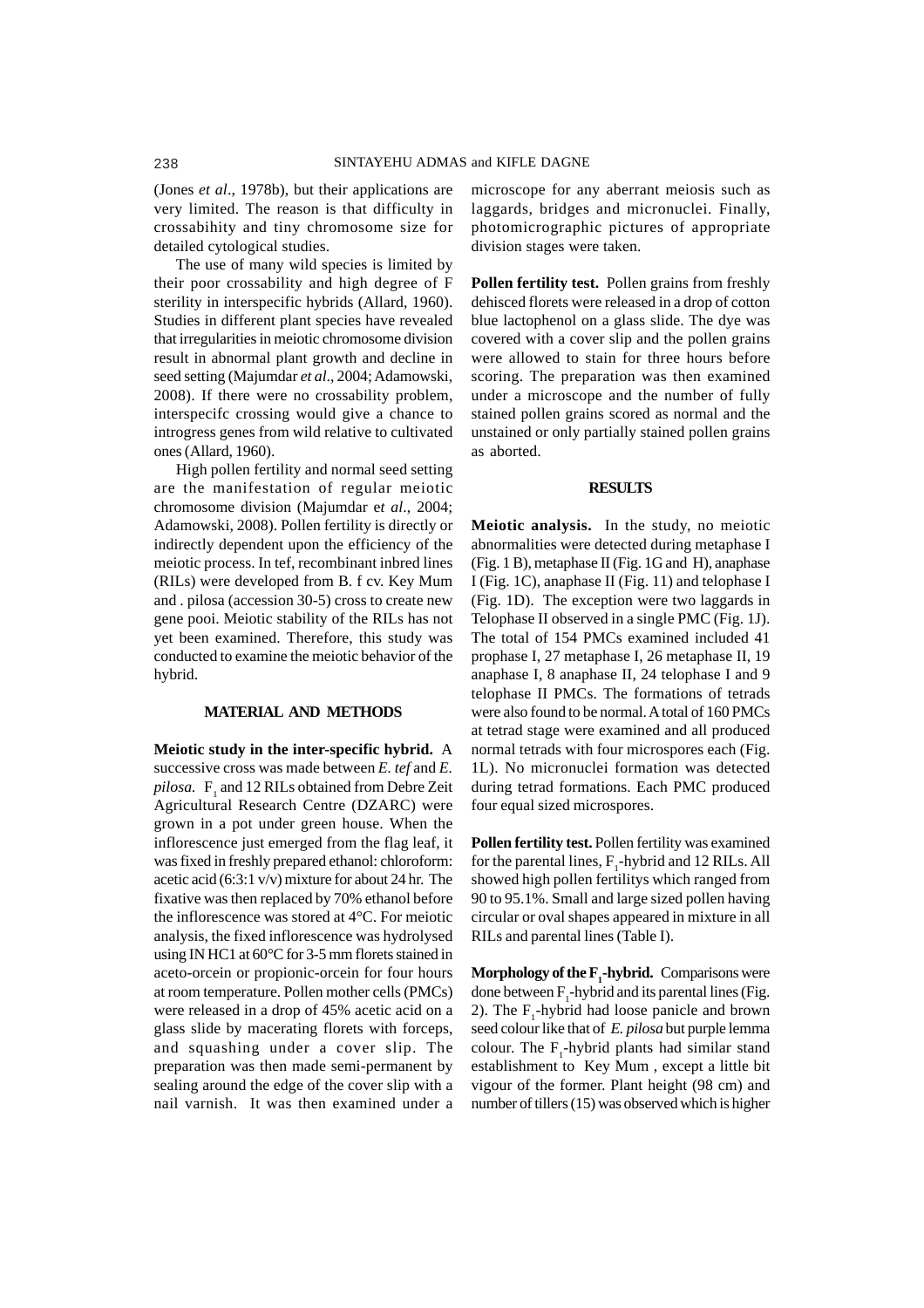

Figure 1. Meiosis in F<sub>1</sub>-hybrid of *E. tef*, and *E. pilosa* A) Diakinesis, B) Metaphase I showing normal configuration, C) Anaphase I, D) Telophase I aggregated at the pole, E) Cytokinesis, F) Prophase I, G and H) Metaphae II showing normal configuration, I) Anaphase II, J) Telophase II with two chromosomes lagging behind, K) Anaphase II, L) tetrad formation. One bar represents 20 µm for all phases.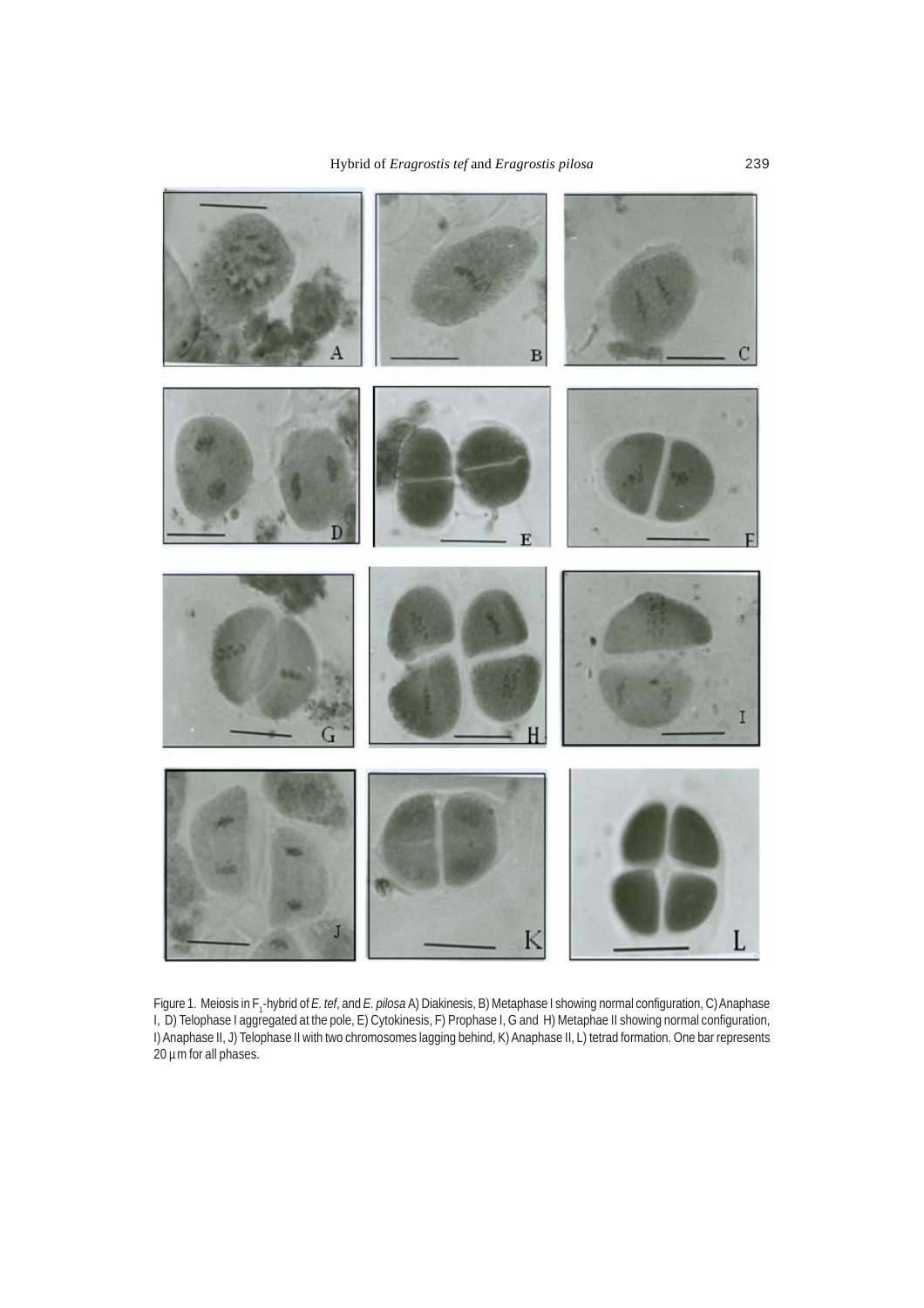| Variety                         | <b>NLCP</b> |         | <b>NSCP</b> |         | <b>NLOP</b> |         | <b>NSOP</b> |                | Fertility<br>$(\%)$ |
|---------------------------------|-------------|---------|-------------|---------|-------------|---------|-------------|----------------|---------------------|
|                                 | Normal      | Aborted | Normal      | Aborted | Normal      | Aborted | Normal      | Aborted        |                     |
| Key Murri                       | 112         | 4       | 53          | 4       | 77          | 3       | 47          | 4              | 95.1                |
| E. pilosa                       | 99          | 5       | 42          | 3       | 76          | 3       | 42          | 5              | 94.2                |
| $F_1$ -hybrid                   | 100         | 3       | 29          | 3       | 54          | 3       | 16          | 3              | 94.3                |
| R1L317                          | 89          |         | 21          | 2       | 37          | 4       | 23          | 5              | 90.4                |
| R1L183                          | 99          | 5       | 34          | 7       | 78          | 8       | 19          | 3              | 90.9                |
| <b>RIL118</b>                   | 105         | 6       | 31          | 3       | 42          | 3       | 21          | 4              | 92.6                |
| R1L222                          | 134         | 3       | 33          | 7       | 37          | 8       | 25          | 6              | 90.5                |
| R1L317                          | 74          | 3       | 23          | 6       | 27          | 5       | 29          | 3              | 90                  |
| R <sub>1</sub> L <sub>172</sub> | 83          | 2       | 22          | 9       | 57          | 5       | 55          | 5              | 91.2                |
| 1UL16                           | 65          | 4       | 35          | 5       | 46          |         | 39          | 3              | 90.7                |
| R1L252                          | 77          | 8       | 32          | 5       | 56          | 4       | 67          | 7              | 90.6                |
| 1UL275                          | 97          | 6       | 25          | 3       | 52          |         | 37          | 4              | 91.3                |
| JUL <sub>62</sub>               | 87          |         | 26          | 3       | 61          | 5       | 61          | 8              | 91.1                |
| 1UL290                          | 79          | 6       | 39          | 3       | 30          | 4       | 35          | $\overline{2}$ | 92.4                |
| 1UL36                           | 69          | 4       | 37          | 2       | 38          | 3       | 49          | 4              | 93.7                |

TABLE I. Pollen fertility percentage for *E. tef, E.pilosa* F<sub>1</sub>-hybrid and some selected RILs

NLCP=Number of large circular pollen, NSCP=Number of small circular pollen, NLOP=Number of large oval pollen, NSOP=Number of small oval pollen



Figure 2. Stand establishment of Key Murri, F<sub>1</sub>-hybrid and *E. pilosa* (A, D-1 = Key Murri, B, D-2 = F<sub>1</sub>-hybrid and C, D-3 = *E. pilosa.*

in F1 -hybrid plant than its parental lines (*E. pilosa* 56 cm, 7; Key Murri: 87 cm, 6). The  $F_1$ -hybrid gave better yield accompanied by excellent stand establishment than the parental (*E. pilosa* 0.46 g  $pl^{-1}$ ; key murri:.0.61 g pl<sup>-1</sup>).

## **DISCUSSION**

The different stages of meiosis were examined in the  $F_1$ -hybrid except chromosome pairing and chiasmata formation which were not clearly